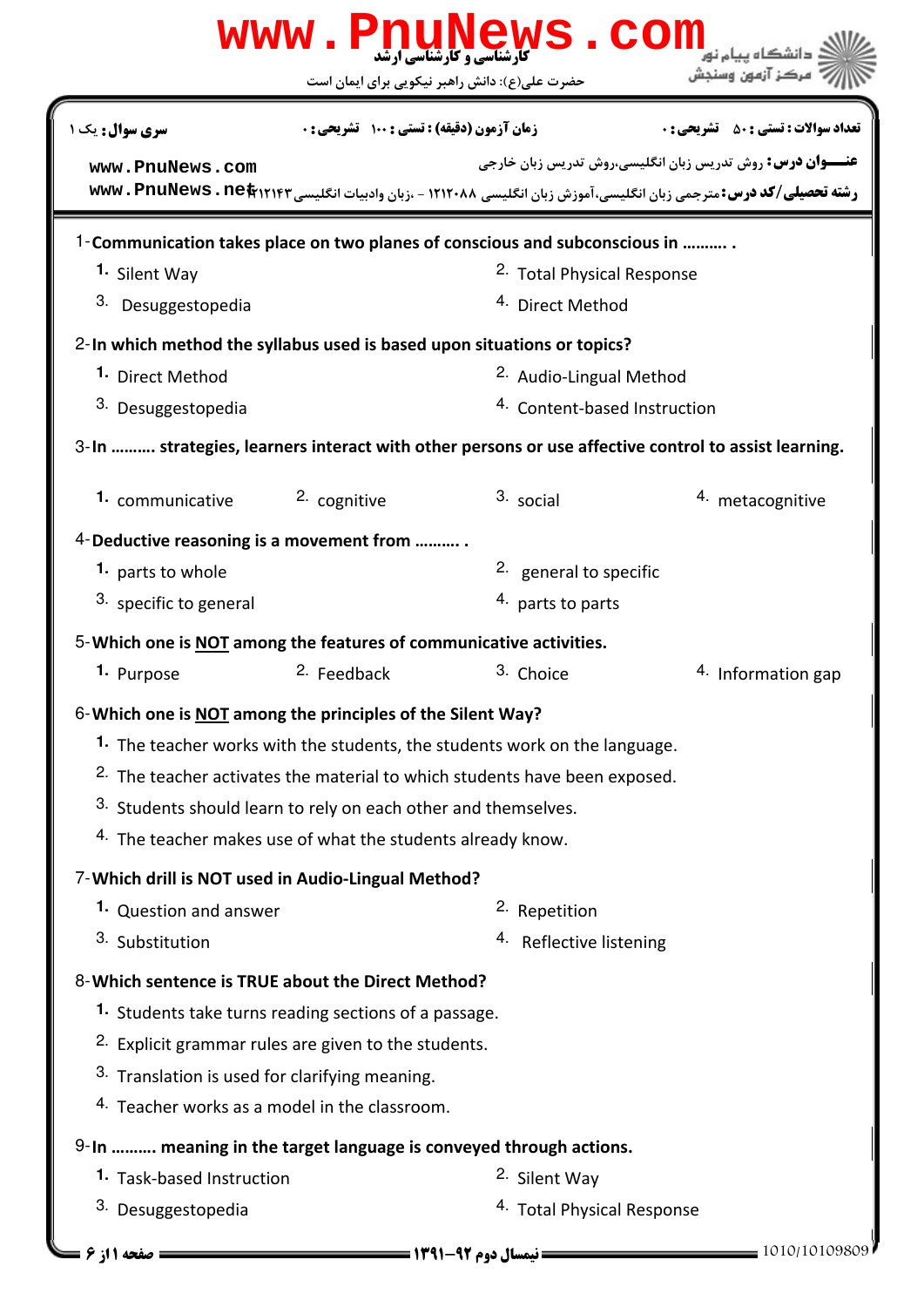## حضرت علي(ع): دانش راهبر نيكويي براي ايمان است كارشناسي و كارشناسي ارشد **[www.PnuNews.com](http://pnunews.com) عنـــوان درس:** روش تدریس زبان انگلیسی،روش تدریس زبان خارجی ر**شته تحصیلی/کد درس:**مترجمی زبان انگلیسی،آموزش زبان انگلیسی ۱۲۱۲۰۸۸ - ،زبان وادبیات انگلیسی www . PnuNews . net نعداد سوالات : تستي : ۵۰ تشريحي : . زمان آزمون (دقيقه) : تستي : ۱۰۰ تشريحي : . سري سوال : يک 1 Which sentence is NOT true about the Content-based Instruction? 10- 1. The teacher does not consciously simplify his/her language. <sup>2.</sup> Teachers should build on students' previous experience.  $3.$  Vocabulary is easier to acquire when there are contextual clues.  $4.$  Communicative competence involves more than using language conversationally. Which principle is TRUE about the Audio-Lingual Method? 11- 1. Explicit grammar rules are given to the students. <sup>2.</sup> Each Language has a infinite number of patterns.  $3.$  Language learning is a process of habit formation. 4. Learning is facilitated by the use of students' mother tongue. 12- The music used in .......... suggests that learning is easy and pleasant. **1.** Task-based Instruction **Desuggestopedia 1.** Task-based Instruction 3. Communicative Approach **Audio-Lingual Method** 4. Audio-Lingual Method 13-In .......... the teacher should demonstrate not explain. 1. Direct Method **1. 2. Silent Way** 4. Community Language Learning 3. Desuggestopedia 14-Literary language is superior to spoken language in............ 2. Grammar Translation Method 4. Community Language Learning 1. Direct Method 3. Desuggestopedia 15-In the Silent Way, errors are inevitable because ........... 1. by doing errors the students can improve their pronunciation. 2. meaning is made clear by making mistakes.  $3.$  the structures of the syllabus are arranged in linear fashion.  $4.$  the students are encouraged to explore the language. 16-One of the best techniques used in the Grammar Translation Method is ........... 1. role-play 2. word chart  $\frac{3}{1}$  translation  $\frac{4}{1}$  substitution drill 2. word chart 17-The approach that students attempt first to understand the meaning of the overall text before they work on the linguistic forms comprising it is called ………. approach. 1. process-oriented **1. 2.** participatory <sup>3.</sup> language experience to the set of the <sup>4</sup> top-down **[www.PnuNews.com](http://pnunews.com)**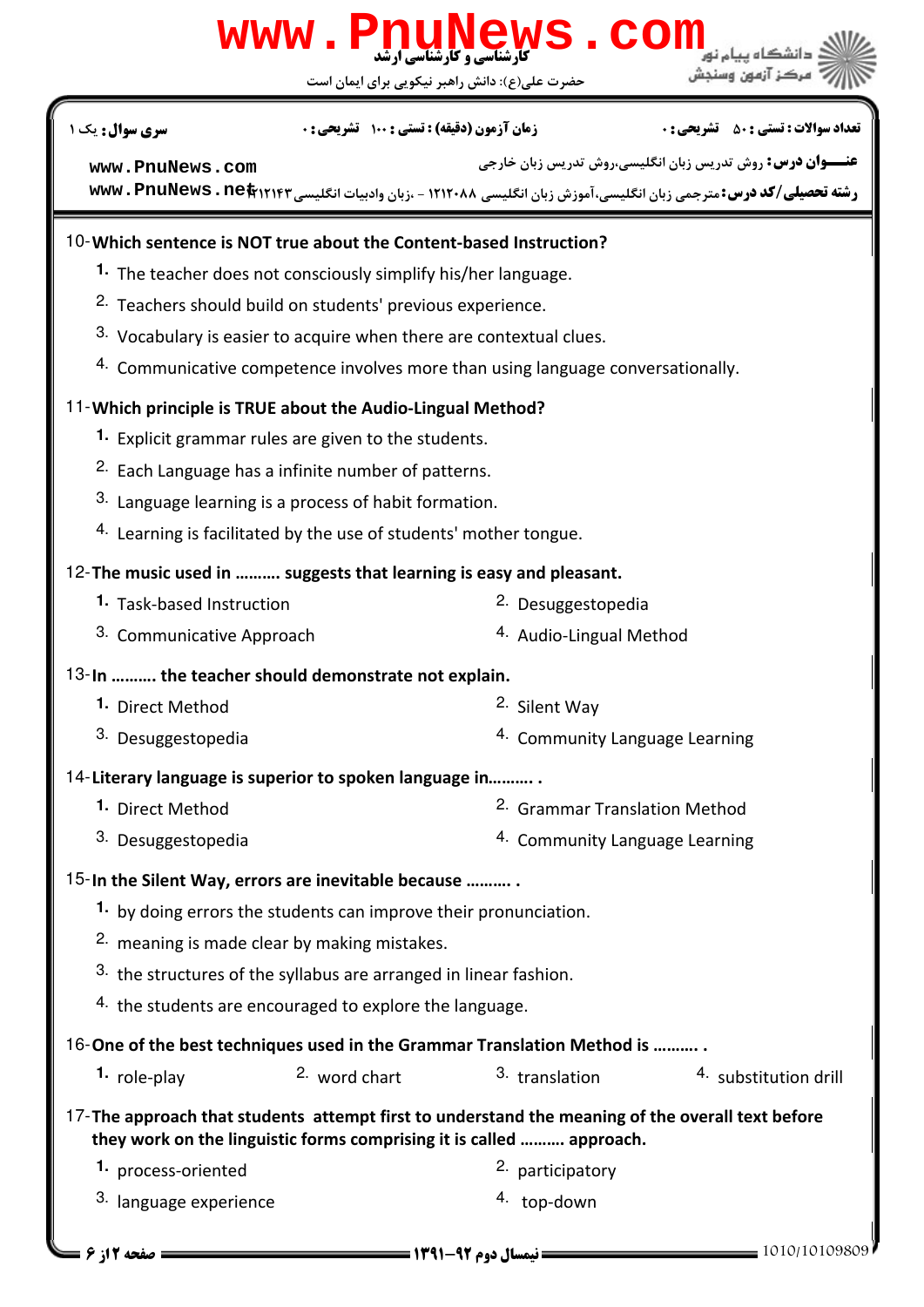|                                                                                                                              |            | www.PnuNews.com<br>حضرت علی(ع): دانش راهبر نیکویی برای ایمان است | نشگاه بیام ز<br>مركز آزمون وسنجش                                                                                                                                                   |  |
|------------------------------------------------------------------------------------------------------------------------------|------------|------------------------------------------------------------------|------------------------------------------------------------------------------------------------------------------------------------------------------------------------------------|--|
| سری سوال: یک ۱                                                                                                               |            | <b>زمان آزمون (دقیقه) : تستی : 100 تشریحی : 0</b>                | <b>تعداد سوالات : تستي : 50 ٪ تشريحي : 0</b>                                                                                                                                       |  |
| www.PnuNews.com                                                                                                              |            |                                                                  | <b>عنـــوان درس:</b> روش تدریس زبان انگلیسی،روش تدریس زبان خارجی<br>رشته تحصیلی/کد درس: مترجمی زبان انگلیسی، آموزش زبان انگلیسی ۱۲۱۲۰۸۸ - ،زبان وادبیات انگلیسی www. PnuNews . net |  |
| 18-Students should work with language at the discourse or suprasentential level in                                           |            |                                                                  |                                                                                                                                                                                    |  |
| 1. Eclectic Method                                                                                                           |            |                                                                  | <sup>2.</sup> Communicative Language Teaching                                                                                                                                      |  |
| 3. Community Language Learning                                                                                               |            | 4. Cooperative Learning                                          |                                                                                                                                                                                    |  |
| 19-'One function may have different linguistic form' is the principle of                                                     |            |                                                                  |                                                                                                                                                                                    |  |
| 1. Desuggestopedia                                                                                                           |            | 2. Content-based Instruction                                     |                                                                                                                                                                                    |  |
| <sup>3.</sup> Community Language Learning                                                                                    |            |                                                                  | <sup>4.</sup> Communicative Language Teaching                                                                                                                                      |  |
| 20- The lesson may be considered a form of  where academic subjects are learned through the<br>medium of a foreign language. |            |                                                                  |                                                                                                                                                                                    |  |
| 1. sheltered-language instruction                                                                                            |            | <sup>2.</sup> theme-based model                                  |                                                                                                                                                                                    |  |
| 3. language immersion                                                                                                        |            |                                                                  | 4. adjunct model                                                                                                                                                                   |  |
| 21-In , grammar rules are presented to the students and they are asked to apply it to some<br>examples.                      |            |                                                                  |                                                                                                                                                                                    |  |
| 1. the Grammar Translation Method                                                                                            |            | <sup>2.</sup> the Direct Method                                  |                                                                                                                                                                                    |  |
| <sup>3.</sup> the Audio-Lingual Method                                                                                       |            |                                                                  | <sup>4.</sup> Communicative Language Teaching                                                                                                                                      |  |
| 22-Self-evaluation, journal keeping, options for homework are the examples of  intelligence.                                 |            |                                                                  |                                                                                                                                                                                    |  |
| 1. verbal                                                                                                                    | 2. logical | 3. intrapersonal                                                 | 4. interpersonal                                                                                                                                                                   |  |
| 23-Which one best describes the difference between participatory approach and content-based<br>approach?                     |            |                                                                  |                                                                                                                                                                                    |  |
| 1. In content-based approach, it begins with content that is meaningful to the students.                                     |            |                                                                  |                                                                                                                                                                                    |  |
| <sup>2.</sup> In participatory approach, any forms that are worked upon emerge from the content.                             |            |                                                                  |                                                                                                                                                                                    |  |
| 3. In content-based approach, students receive feedback on their level of success.                                           |            |                                                                  |                                                                                                                                                                                    |  |
| 4. In participatory approach, the content is based on issues of concern to students.                                         |            |                                                                  |                                                                                                                                                                                    |  |
| 24-The teacher demonstrates the meaning of new words through the use of realia, pictures, or<br>pantomime in                 |            |                                                                  |                                                                                                                                                                                    |  |
| 1. Silent Way                                                                                                                |            | <sup>2.</sup> Direct Method                                      |                                                                                                                                                                                    |  |
| 3. Desuggestopedia                                                                                                           |            | <sup>4</sup> Task-based Instruction                              |                                                                                                                                                                                    |  |
| 25-   educators embrace the ideas of Vygotsky about the social nature of learning.                                           |            |                                                                  |                                                                                                                                                                                    |  |
| 1. Whole language                                                                                                            |            |                                                                  | <sup>2.</sup> Product-oriented                                                                                                                                                     |  |
| 3. Bottom-up                                                                                                                 |            | 4. Exploratory                                                   |                                                                                                                                                                                    |  |
| <b>صفحه 13 ; 6 =</b>                                                                                                         |            |                                                                  | 1010/10109809                                                                                                                                                                      |  |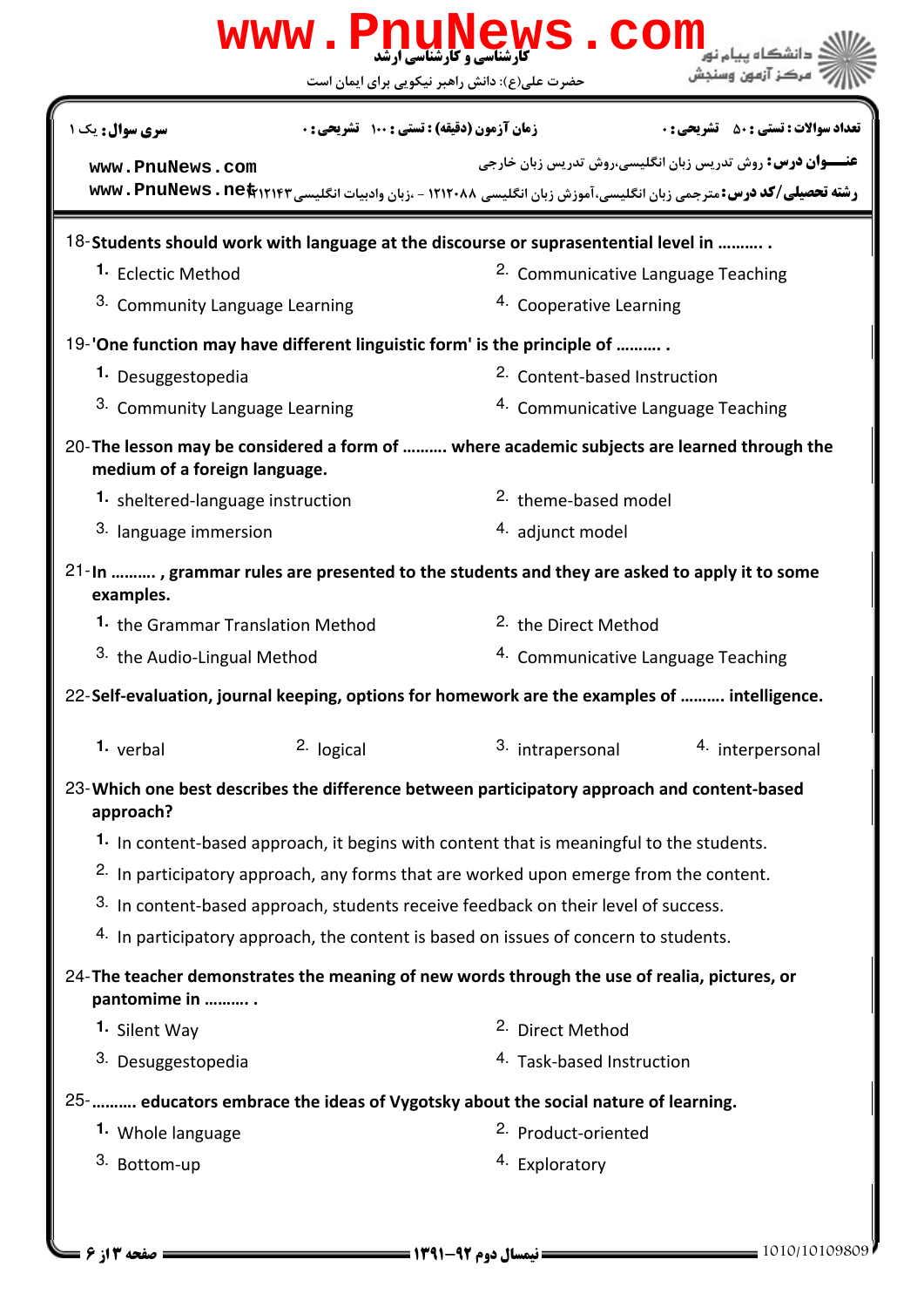|                                                                                                                         |                                                                | www.PnuNews.con                | مركز آزمون وسندش                                                                                                                                                                   |  |  |
|-------------------------------------------------------------------------------------------------------------------------|----------------------------------------------------------------|--------------------------------|------------------------------------------------------------------------------------------------------------------------------------------------------------------------------------|--|--|
|                                                                                                                         | حضرت علی(ع): دانش راهبر نیکویی برای ایمان است                  |                                |                                                                                                                                                                                    |  |  |
| <b>سری سوال :</b> یک ۱                                                                                                  | زمان آزمون (دقیقه) : تستی : 100 تشریحی : 0                     |                                | <b>تعداد سوالات : تستی : 50 ٪ تشریحی : 0</b>                                                                                                                                       |  |  |
| www.PnuNews.com                                                                                                         |                                                                |                                | <b>عنـــوان درس:</b> روش تدریس زبان انگلیسی،روش تدریس زبان خارجی<br>رشته تحصیلی/کد درس: مترجمی زبان انگلیسی، آموزش زبان انگلیسی ۱۲۱۲۰۸۸ - ،زبان وادبیات انگلیسی www. PnuNews . net |  |  |
|                                                                                                                         |                                                                |                                |                                                                                                                                                                                    |  |  |
| 26-In  the students memorize the dialog the teacher is introducing.                                                     |                                                                |                                |                                                                                                                                                                                    |  |  |
|                                                                                                                         | 1. Grammar Translation Method                                  |                                | 2. Participatory Approach                                                                                                                                                          |  |  |
|                                                                                                                         | 3. Audio-Lingual Method                                        |                                | <sup>4.</sup> Total Physical Response                                                                                                                                              |  |  |
| 27-Another version of relativism is pluralism in which                                                                  |                                                                |                                |                                                                                                                                                                                    |  |  |
|                                                                                                                         | 1. the different contexts are used within the a single method. |                                |                                                                                                                                                                                    |  |  |
| <sup>2.</sup> different methods are practiced in the same contexts.                                                     |                                                                |                                |                                                                                                                                                                                    |  |  |
| 3. each method has equal strengths and weaknesses.                                                                      |                                                                |                                |                                                                                                                                                                                    |  |  |
|                                                                                                                         | 4. a single method is suitable for a particular context.       |                                |                                                                                                                                                                                    |  |  |
| 28-In  the students are asked to change one type of sentence into another.                                              |                                                                |                                |                                                                                                                                                                                    |  |  |
| 1. Grammar Translation Method                                                                                           |                                                                |                                | <sup>2.</sup> Desuggestopedia                                                                                                                                                      |  |  |
| 3. Direct Method                                                                                                        |                                                                | 4. Audio-Lingual Method        |                                                                                                                                                                                    |  |  |
| own production.                                                                                                         |                                                                |                                | 29-Students need to develop their own  for correctness-to trust and to be responsible for their                                                                                    |  |  |
| 1. consciousness                                                                                                        |                                                                | 2. cognition                   |                                                                                                                                                                                    |  |  |
| 3. inner criteria                                                                                                       |                                                                | 4. subconsciousness            |                                                                                                                                                                                    |  |  |
| 30-The teacher acts out various occupations, such as pilot, singer, carpenter, and artist in                            |                                                                |                                |                                                                                                                                                                                    |  |  |
| <sup>2.</sup> Audio-Lingual Method<br>1. Desuggestopedia                                                                |                                                                |                                |                                                                                                                                                                                    |  |  |
| 3. Silent Way                                                                                                           |                                                                |                                | 4. Content-based Instruction                                                                                                                                                       |  |  |
| 31-The type of learning in which the students can learn from what is present in the environment is<br>called  learning. |                                                                |                                |                                                                                                                                                                                    |  |  |
| 1. interplay                                                                                                            | 2. peripheral                                                  | 3. jigsaw                      | 4. adjunct                                                                                                                                                                         |  |  |
| 32-The teacher considers his/her students as whole persons in                                                           |                                                                |                                |                                                                                                                                                                                    |  |  |
| 1. Desuggestopedia                                                                                                      |                                                                | 2. Community Language Learning |                                                                                                                                                                                    |  |  |
| 3. Silent Way                                                                                                           |                                                                |                                | 4. Total Physical Response                                                                                                                                                         |  |  |
|                                                                                                                         |                                                                |                                |                                                                                                                                                                                    |  |  |
| 33- Which sentence is <b>NOT</b> true about the Community Language Learning?                                            |                                                                |                                |                                                                                                                                                                                    |  |  |
| <sup>1.</sup> Teachers become language counselors.                                                                      |                                                                |                                |                                                                                                                                                                                    |  |  |
| 2. Language is for communication.                                                                                       |                                                                |                                |                                                                                                                                                                                    |  |  |
| 3. Cheerful environment facilitates learning.                                                                           |                                                                |                                |                                                                                                                                                                                    |  |  |
| 4. New learning experience can be threatening.                                                                          |                                                                |                                |                                                                                                                                                                                    |  |  |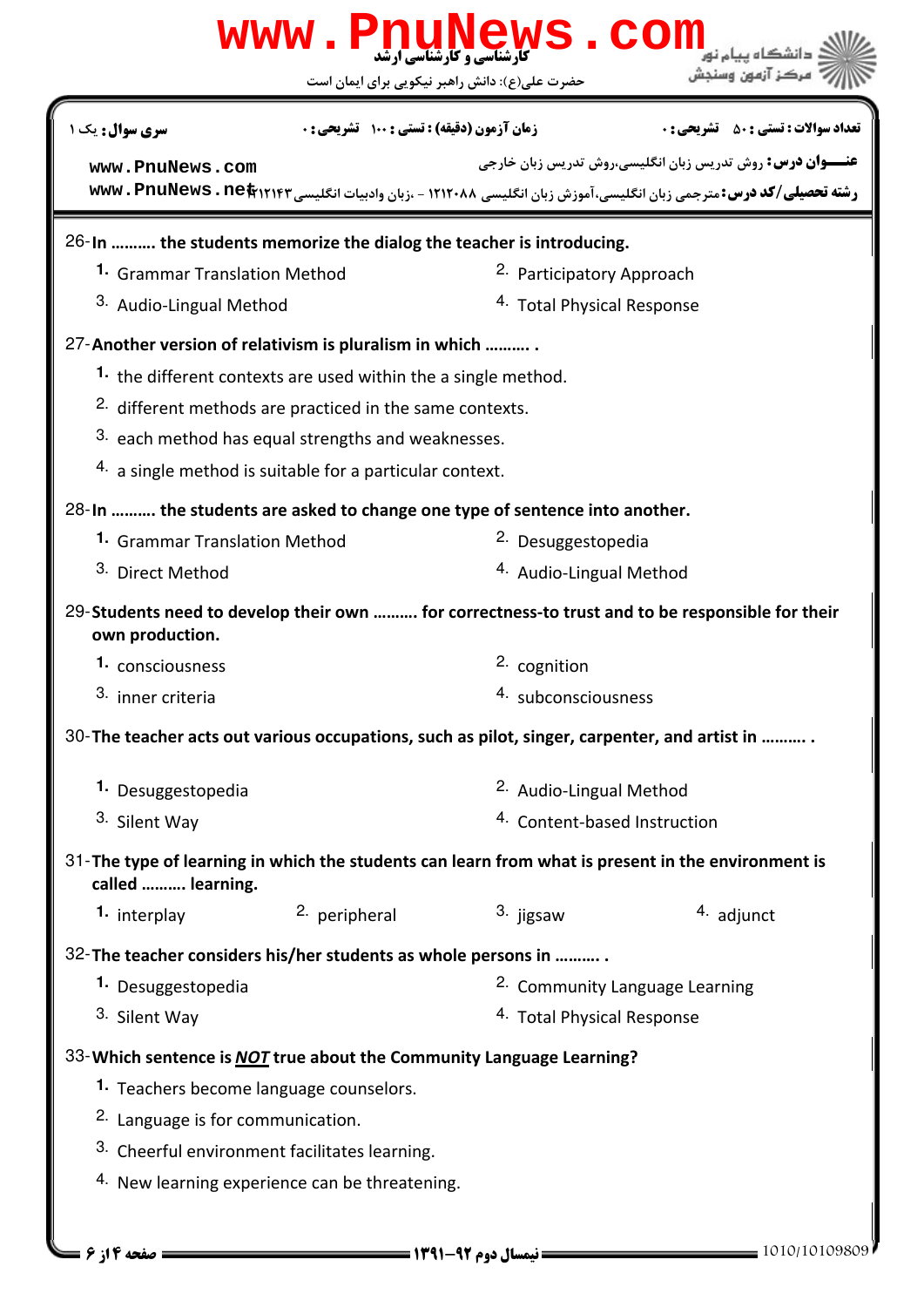| <b>www.PnuNews.com</b>                                                                                     |                                            |                                               |                                                                                                                                                                                     |  |  |
|------------------------------------------------------------------------------------------------------------|--------------------------------------------|-----------------------------------------------|-------------------------------------------------------------------------------------------------------------------------------------------------------------------------------------|--|--|
|                                                                                                            |                                            | حضرت علی(ع): دانش راهبر نیکویی برای ایمان است | مركز آزمون وسنجش                                                                                                                                                                    |  |  |
| سری سوال: یک ۱                                                                                             | زمان آزمون (دقیقه) : تستی : 100 تشریحی : 0 |                                               | <b>تعداد سوالات : تستي : 50 ٪ تشريحي : 0</b>                                                                                                                                        |  |  |
| www.PnuNews.com                                                                                            |                                            |                                               | <b>عنـــوان درس:</b> روش تدریس زبان انگلیسی،روش تدریس زبان خارجی<br>رشته تحصیلی/کد درس: مترجمی زبان انگلیسی، آموزش زبان انگلیسی ۱۲۱۲۰۸۸ - ،زبان وادبیات انگلیسی www . PnuNews . net |  |  |
| 34-In which method students feel more secure when they know the limits of an activity?                     |                                            |                                               |                                                                                                                                                                                     |  |  |
| 1. Total Physical Response                                                                                 |                                            |                                               | <sup>2.</sup> Community Language Learning                                                                                                                                           |  |  |
| <sup>3.</sup> Communicative Language Teaching                                                              |                                            |                                               | <sup>4.</sup> Task-based Instruction                                                                                                                                                |  |  |
| 35- The integration of the new material that takes place within the whole self is described by<br>element. |                                            |                                               |                                                                                                                                                                                     |  |  |
| <b>1.</b> discrimination                                                                                   | 2. reflection                              | 3. aggression                                 | 4. retention                                                                                                                                                                        |  |  |
| 36-In  the teacher works as the 'Human Computer'.                                                          |                                            |                                               |                                                                                                                                                                                     |  |  |
| 1. Community Language Learning                                                                             |                                            | <sup>2.</sup> Silent Way                      |                                                                                                                                                                                     |  |  |
| 3. Desuggestopedia                                                                                         |                                            | <sup>4.</sup> Cooperative Learning            |                                                                                                                                                                                     |  |  |
| 37-'If anxiety is reduced, the students' self-confidence is boosted' is related to the  hypothesis.        |                                            |                                               |                                                                                                                                                                                     |  |  |
| 1. monitor                                                                                                 |                                            | <sup>2.</sup> low affective filter            |                                                                                                                                                                                     |  |  |
| <sup>3.</sup> acquisition/learning                                                                         |                                            |                                               | 4. comprehensible input                                                                                                                                                             |  |  |
| 38-Dramatization and state of infantilization are applied in                                               |                                            |                                               |                                                                                                                                                                                     |  |  |
| 1. Desuggestopedia                                                                                         |                                            | 2. Silent Way                                 |                                                                                                                                                                                     |  |  |
| 3. Total Physical Response                                                                                 |                                            |                                               | 4. Cooperative Learning                                                                                                                                                             |  |  |
| 39-Which sentence is NOT true about the Total Physical Response?                                           |                                            |                                               |                                                                                                                                                                                     |  |  |
| 1. The syllabus is primarily generated by the students.                                                    |                                            |                                               |                                                                                                                                                                                     |  |  |
| <sup>2.</sup> The imperative is a powerful linguistic device.                                              |                                            |                                               |                                                                                                                                                                                     |  |  |
| 3. Students begin to speak when they are ready.                                                            |                                            |                                               |                                                                                                                                                                                     |  |  |
| <sup>4.</sup> Feeling of success facilitates learning.                                                     |                                            |                                               |                                                                                                                                                                                     |  |  |
| 40-In the Total Physical Response, the right hemisphere of the brain controls                              |                                            |                                               |                                                                                                                                                                                     |  |  |
| 1. word order sequence                                                                                     |                                            | 2. nonverbal behavior                         |                                                                                                                                                                                     |  |  |
| 3. imperative sentences                                                                                    |                                            | 4. word recognition                           |                                                                                                                                                                                     |  |  |
| 41-Charts summarizing the spellings of all different sounds in English are used in                         |                                            |                                               |                                                                                                                                                                                     |  |  |
| 1. Desuggestopedia                                                                                         |                                            | <sup>2.</sup> Audio-Lingual Method            |                                                                                                                                                                                     |  |  |
| 3. Silent Way                                                                                              |                                            |                                               | 4. Communicative Language Teaching                                                                                                                                                  |  |  |
|                                                                                                            |                                            |                                               |                                                                                                                                                                                     |  |  |